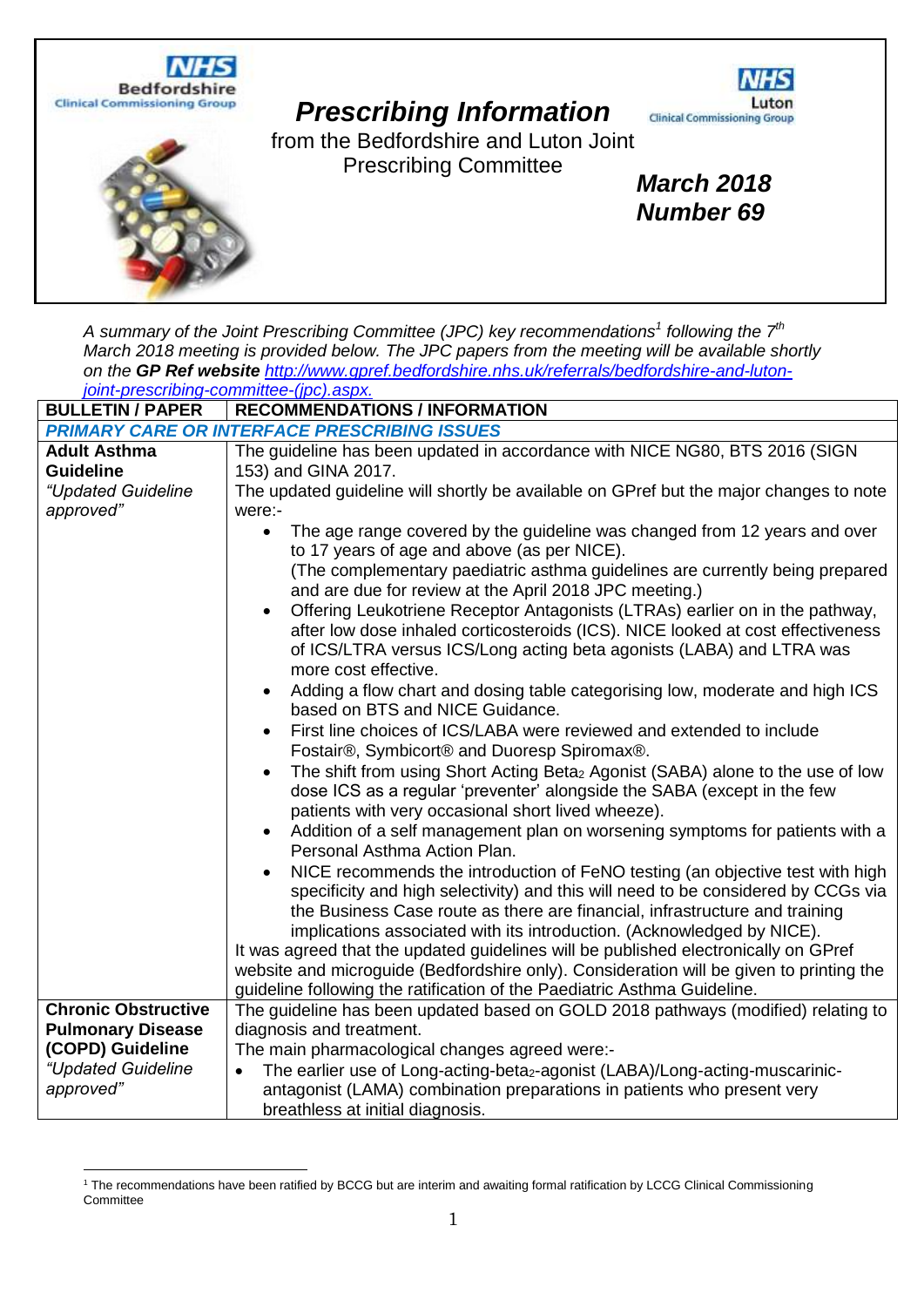| <b>Wound Care</b><br><b>Formulary Update</b>                                                             | The addition of Trimbow®, a cost-effective ICS/LABA/LAMA fixed dose<br>$\bullet$<br>combination inhaler for use within its licensed indication i.e. for the maintenance<br>treatment in adult patients with moderate to severe chronic obstructive pulmonary<br>disease (COPD) who are not adequately treated by a combination of an inhaled<br>corticosteroid and a long-acting beta2-agonist.<br>The addition of Spiolto Respimat® (Olodaterol/Tiotropium) as first line choice of<br>$\bullet$<br>LABA/LAMA as it is currently the drug of lowest acquisition cost.<br>The main agreed diagnostic changes were:<br>Change in the definition of COPD in line with GOLD 2018.<br>Using breathlessness (MRC score) and history of exacerbations to determine<br>$\bullet$<br>the treatment pathway.<br>The JPC considered the following output from the Bedfordshire and Luton Wound<br>Care Formulary Group and agreed to support:-                                                                                                                                                                                                                                                                                                                                                                                                                                                                                                                                                                                                                                                                                                                                                                                    |
|----------------------------------------------------------------------------------------------------------|-------------------------------------------------------------------------------------------------------------------------------------------------------------------------------------------------------------------------------------------------------------------------------------------------------------------------------------------------------------------------------------------------------------------------------------------------------------------------------------------------------------------------------------------------------------------------------------------------------------------------------------------------------------------------------------------------------------------------------------------------------------------------------------------------------------------------------------------------------------------------------------------------------------------------------------------------------------------------------------------------------------------------------------------------------------------------------------------------------------------------------------------------------------------------------------------------------------------------------------------------------------------------------------------------------------------------------------------------------------------------------------------------------------------------------------------------------------------------------------------------------------------------------------------------------------------------------------------------------------------------------------------------------------------------------------------------------------------------|
| "Update approved"                                                                                        | Cavilon Barrier Cream replacing LBF Barrier Cream on the Wound Care Formulary as<br>this is now the most cost-effective brand.                                                                                                                                                                                                                                                                                                                                                                                                                                                                                                                                                                                                                                                                                                                                                                                                                                                                                                                                                                                                                                                                                                                                                                                                                                                                                                                                                                                                                                                                                                                                                                                          |
| <b>Drug Safety Updates</b><br>(DSU) and Patient<br><b>Safety Alerts</b><br>"Important safety<br>updates" | The MHRA Drug Safety Updates for December 2017, January 2018 and February<br>2018 were noted by the Committee for information:-<br>December 2017 DSU<br>https://www.gov.uk/government/uploads/system/uploads/attachment_data/file/668257/<br>DSU-Dec-for-publication.pdf<br>Gadolinium-containing contrast agents: removal of Omniscan and iv Magnevist,<br>restrictions to the use of other linear agents<br>Cladribine (Litak, Leustat) for leukaemia: reports of progressive multifocal<br>encephalopathy (PML); stop treatment if PML is suspected<br>Radium-223 dichloride (Xofigo ▼): do not use in combination with abiraterone and<br>prednisone/prednisolone following clinical trial signal of increased risk of death and<br>fractures<br>Eluxadoline (Truberzi $\blacktriangledown$ ): risk of pancreatitis; do not use in patients who have<br>undergone cholecystectomy or in those with biliary disorders<br>Fingolimod (Gilenya $\nabla$ ): new contraindications in relation to cardiac risk<br>Fingolimod (Gilenya ▼): updated advice about risk of cancers and serious infections<br>January 2018 DSU<br>https://www.gov.uk/government/uploads/system/uploads/attachment_data/file/672518/<br>DSU-Jan-PDF-for-pub.pdf<br>Daclizumab (Zinbryta ▼) and risk of severe liver injury: new restrictions to use and<br>strengthened liver monitoring<br>Recombinant human erythropoietins: very rare risk of severe cutaneous adverse<br>reactions (SCARs)<br>Drug-name confusion: reminder to be vigilant for potential errors<br>Co-dydramol: prescribe and dispense by strength to minimise risk of medication error<br>Herbal medicines: report suspected adverse reactions via the Yellow Card Scheme |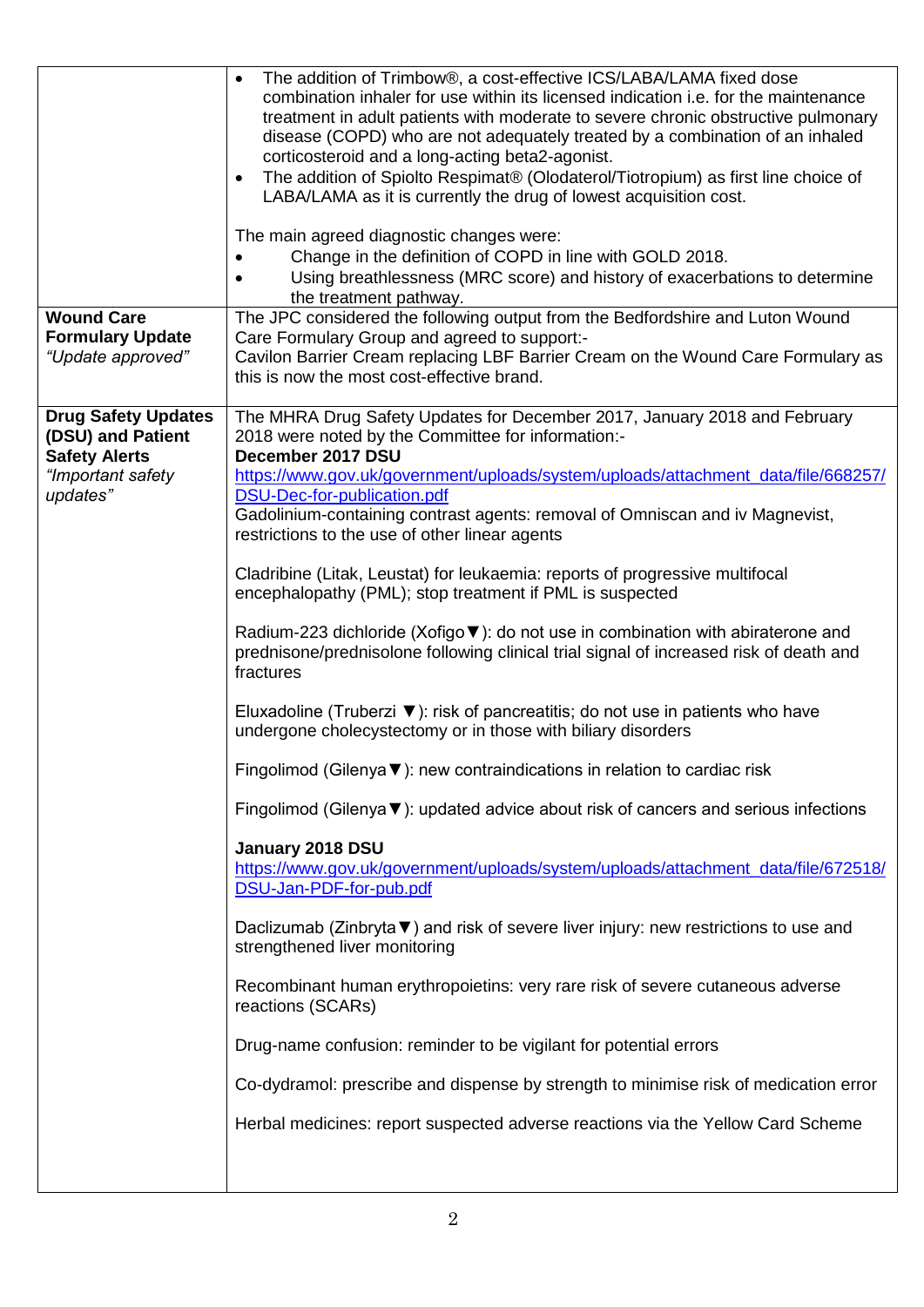|                                                                                                                                                                                                             | February 2018 DSU<br>https://www.gov.uk/government/uploads/system/uploads/attachment_data/file/679673/<br>DSU-Feb-PDF.pdf<br>Misoprostol vaginal delivery system (Mysodelle): reports of excessive uterine<br>contractions (tachysystole) unresponsive to tocolytic treatment<br>Mycophenolate mofetil, mycophenolic acid: updated contraception advice for male<br>patients<br>Gadolinium-containing contrast agents: Omniscan and iv Magnevist no longer<br>authorised, MultiHance and Primovist for use only in liver imaging.<br>In addition to the Drug Safety Updates, the following safety alert was highlighted:-                                                                                                                                                                                                                                                                                                                                                                                                                                                                                                                                     |  |
|-------------------------------------------------------------------------------------------------------------------------------------------------------------------------------------------------------------|---------------------------------------------------------------------------------------------------------------------------------------------------------------------------------------------------------------------------------------------------------------------------------------------------------------------------------------------------------------------------------------------------------------------------------------------------------------------------------------------------------------------------------------------------------------------------------------------------------------------------------------------------------------------------------------------------------------------------------------------------------------------------------------------------------------------------------------------------------------------------------------------------------------------------------------------------------------------------------------------------------------------------------------------------------------------------------------------------------------------------------------------------------------|--|
|                                                                                                                                                                                                             | Ulipristal Acetate for uterine fibroids - monitor liver function in current and<br>recent users; do not initiate treatment in new users or those between treatment<br>courses.                                                                                                                                                                                                                                                                                                                                                                                                                                                                                                                                                                                                                                                                                                                                                                                                                                                                                                                                                                                |  |
|                                                                                                                                                                                                             | The Priorities Forum Statement has been updated to include this information.<br><b>SECONDARY CARE PRESCRIBING/COMMISSIONING ISSUES</b>                                                                                                                                                                                                                                                                                                                                                                                                                                                                                                                                                                                                                                                                                                                                                                                                                                                                                                                                                                                                                        |  |
| Tolvaptan for the<br>treatment of<br>hyponatraemia<br>secondary to the<br>syndrome of<br>inappropriate<br>antidiuretic hormone<br>secretion (SIADH)                                                         | The JPC supported the East of England Priority Advisory Committee<br>recommendations on use of Tolvaptan for the treatment of hyponatraemia secondary<br>to SIADH with the additional caveat that 'secondary care' (referred to in the<br>recommendations) includes hospices:-<br>Tolvaptan is recommended as an option for treating hyponatreamia secondary<br>$\bullet$<br>to SIADH for patients who do not require chemotherapy with proven SIADH<br>with serum sodium <125 mmol/litre with symptoms or 120 mmol/litre without<br>symptoms, where fluid restriction and a one week trial of demeclocycline<br>treatment have failed or are contra-indicated.<br>Course of treatment should not exceed 10 days.<br>$\bullet$<br>Treatment should be initiated in secondary care and monitored by a specialist.<br>٠<br>Prescribing should remain in secondary care. Prescribing in primary care is<br>$\bullet$<br>not recommended.<br>Trusts must notify CCGs on initiation of treatment and provide clinical and<br>outcome data.<br>The responsibility for commissioning tolvaptan for patients requiring<br>chemotherapy is the responsibility of NHSE. |  |
| Ophthalmology-<br><b>Intravitreal Injections</b><br><b>Pathway</b><br>"New pathway"                                                                                                                         | The pathway, which describes the way in which these intravitreal injections will be<br>used in Bedfordshire and Luton, was agreed with local specialists and ratified by the<br>JPC.                                                                                                                                                                                                                                                                                                                                                                                                                                                                                                                                                                                                                                                                                                                                                                                                                                                                                                                                                                          |  |
| <b>Biological Treatment</b><br>Pathways:<br><b>Rheumatoid Arthritis</b><br><b>Pathway Update and</b><br>Ankylosing<br><b>Spondylitis/Non-</b><br>radiographic Axial<br><b>Spondyloarthritis</b><br>Pathway. | The Rheumatoid Arthritis Biological Treatment Pathway was updated to incorporate<br>the newly issued NICE Technology Appraisal Guidance (TA) recommendations for<br>sarilumab and the JAK inhibitors.<br>A Biological treatment pathway was developed for the treatment of Ankylosing<br>Spondylitis/ Non-radiographic Axial Spondyloarthritis.<br>The updated and new pathways were approved by the JPC.                                                                                                                                                                                                                                                                                                                                                                                                                                                                                                                                                                                                                                                                                                                                                     |  |
| Additional Papers/issues considered by the Committee for information                                                                                                                                        |                                                                                                                                                                                                                                                                                                                                                                                                                                                                                                                                                                                                                                                                                                                                                                                                                                                                                                                                                                                                                                                                                                                                                               |  |
| <b>Regional Medicines</b><br><b>Optimisation</b><br><b>Committee (RMOC)</b><br><b>Update</b>                                                                                                                | All RMOCs have had at least two meetings and all information relating to RMOC<br>discussions is being hosted on the Specialist Pharmacy Services Website:-<br>https://www.sps.nhs.uk/home/networks/                                                                                                                                                                                                                                                                                                                                                                                                                                                                                                                                                                                                                                                                                                                                                                                                                                                                                                                                                           |  |